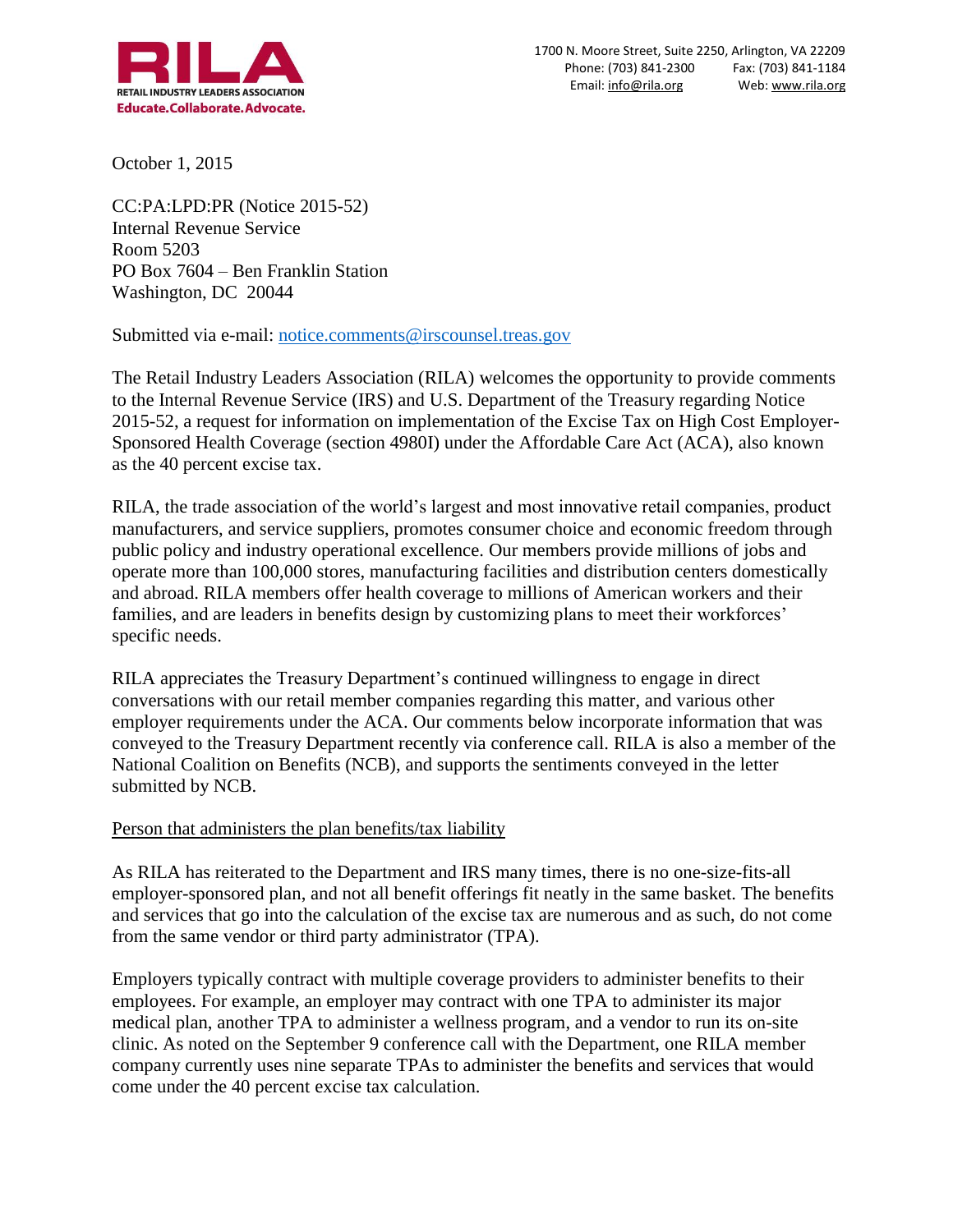RILA recommends that the Department and IRS use the second approach described in Notice 2015-52 that the "person" which has the ultimate authority, responsibility or decision making be the employer and not TPAs. The ability for a self-insured employer to pay the 40 percent excise tax directly is of the utmost administrative importance. Requiring employers to pay the excise tax through TPAs would be an administrative nightmare of epic proportions.

## Interaction between other ACA requirements and 4980I

Health plan structures and benefit offerings, and complying with all aspects of the ACA cannot be thought of in a vacuum. On the one hand, the ACA is mandating employers to invest in the health of their employees by requiring various benefit offerings, while on the other hand, the ACA's 40 percent excise tax is penalizing employers who do so.

As Department officials noted on our call, there could be instances in which employer plans meeting the minimum value threshold of 60 percent under section 4980H could be subject to the excise tax. RILA recommends that the Department and IRS create a safe harbor under 4980I so employers which are meeting the minimum value requirements under 4980H are not exposed to the excise tax.

Aside from complying with the ACA-mandated benefits, there are certain benefits that employers offer voluntarily, like access to on-site clinics and executive physicals, which would also be subject to the excise tax. It does not seem logical for employers to be penalized for offering benefits that help to improve the health and well-being of their employees.

The 40 percent excise tax runs counter to the goal of investing in a healthy workforce, and may stifle employers' ability to create innovative plan designs and willingness to incorporate such things as consumer directed health products, wellness programs, and on-site clinics into their coverage structures. Under the 40 percent excise tax, employers may be forced to scale back their investment in these important benefits, which are increasingly valued by employers and employees alike. The 40 percent excise tax may also stifle employees' willingness to invest in their own medical savings.

## Non-calendar year plans/determination period/run-out period

Due to the nature of the retail industry where busy business seasons often occur during the fall and end of the year, many retailers utilize a non-calendar year plan year so employees' focus and company resources are not taken away from the business of selling goods and services in order to make benefits selections and implement a new plan year. RILA urges the Department and IRS to develop rules that provide flexibility for employers utilizing a non-calendar year plan year.

Additionally, RILA strongly recommends the Department and IRS to consider the timeline for employer compliance under other aspects of the law, specifically the W2 reporting and 6055 and 6056 reporting, when developing the regulations under 4980I. Planning and budgeting for ACA compliance is a multi-step, multi-year process for employers. As RILA has noted to the Department and IRS numerous times, employers see ACA compliance on the whole, and not siloed under specific sections of the law or code. RILA member companies can provide